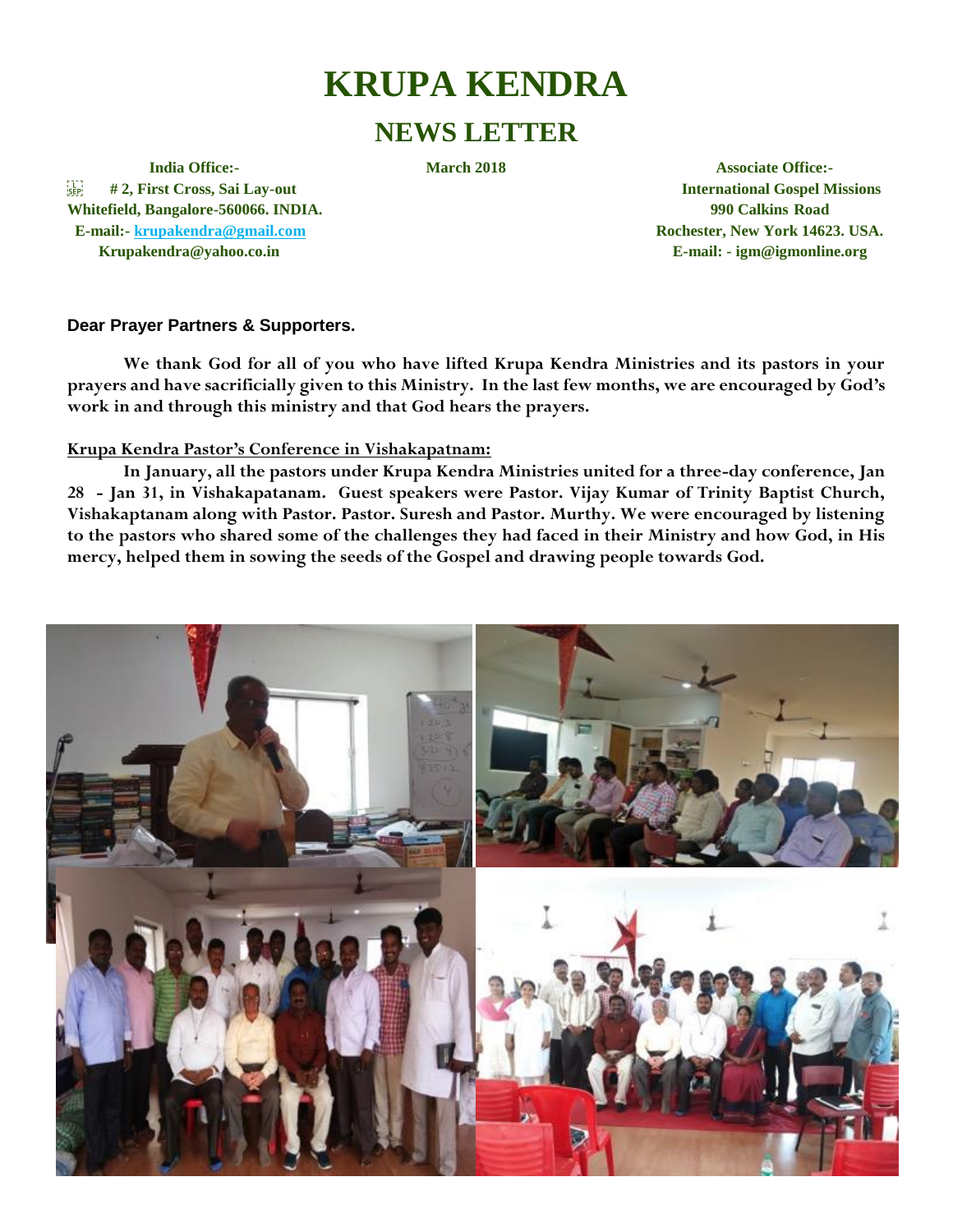#### **Kundanapalli village Church Construction:**

 **Another encouraging event is that, the construction of Church building has commenced at Kundanapalli village, where Pastor. Prabhudas is stewarding. We thank you for all your prayers and sacrificial giving towards this building construction. We particularly thank Desert Hill Baptist Church for their special financial support towards the construction. We are encouraged by seeing how God is moving and keeping us strong through various challenges and difficulties. Praise God! Please continue to pray and support for the construction and the completion of the church building.** 

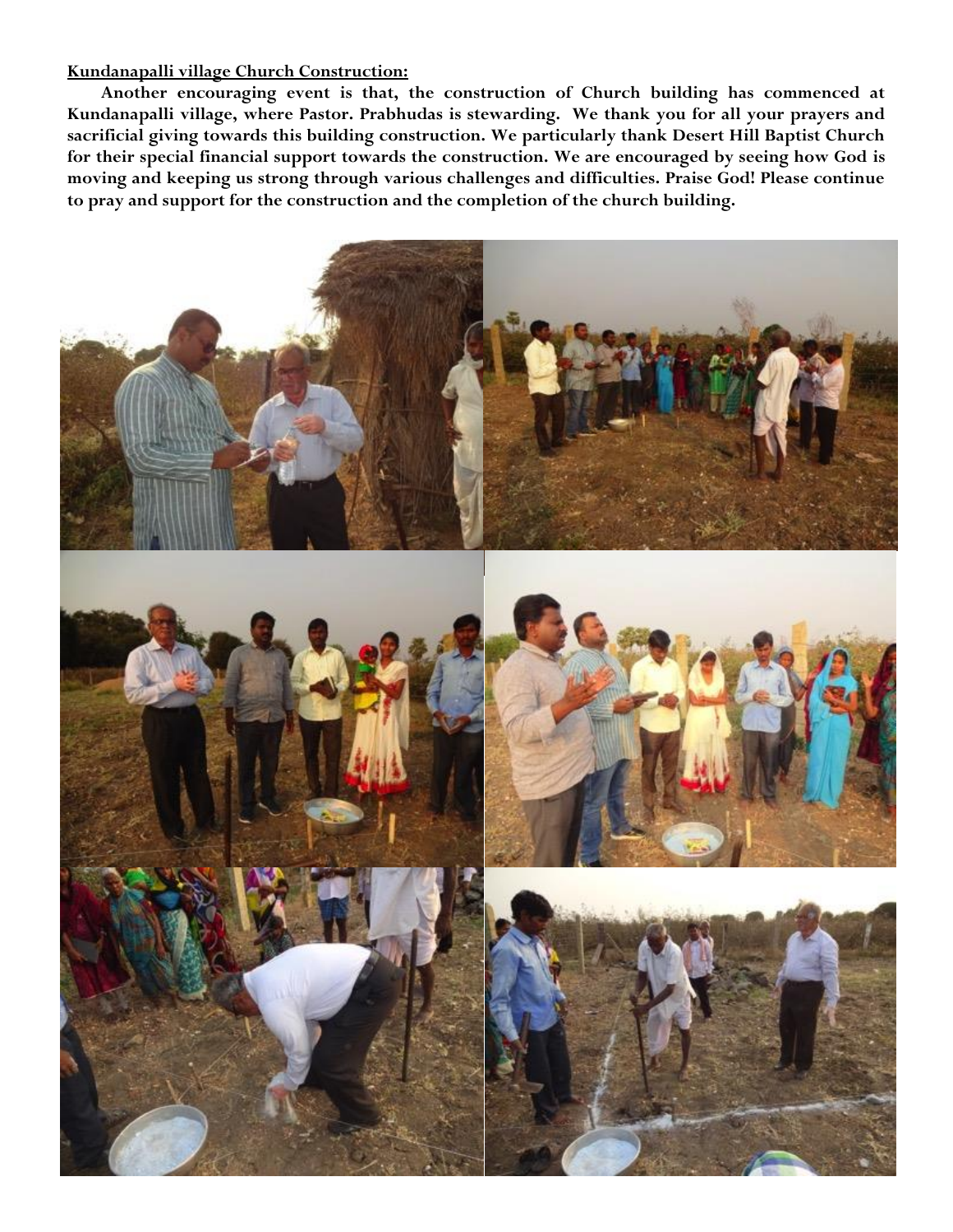#### **Krupa Kendra Student's Conference and Graduation in Managuru:**

**In March, we had a three days conference for the students of Krupa Kendra Bible School, Mar 13 – Mar 15, in Managuru. As students shared their testimonies and experiences, it was encouraging to learn and know how God is moving in equipping the students for His Mission and draw His people.** 

**In that conference, we also had a Graduation ceremony for 25 students: of them were 12 women and 13 men, issuing degrees in Bachelor of Theology and Certification of Theology. We are encouraged to see more men and women willing to know more about God and partake in His work. We have a fresh batch students already lined up to begin their training starting in June 2018.**

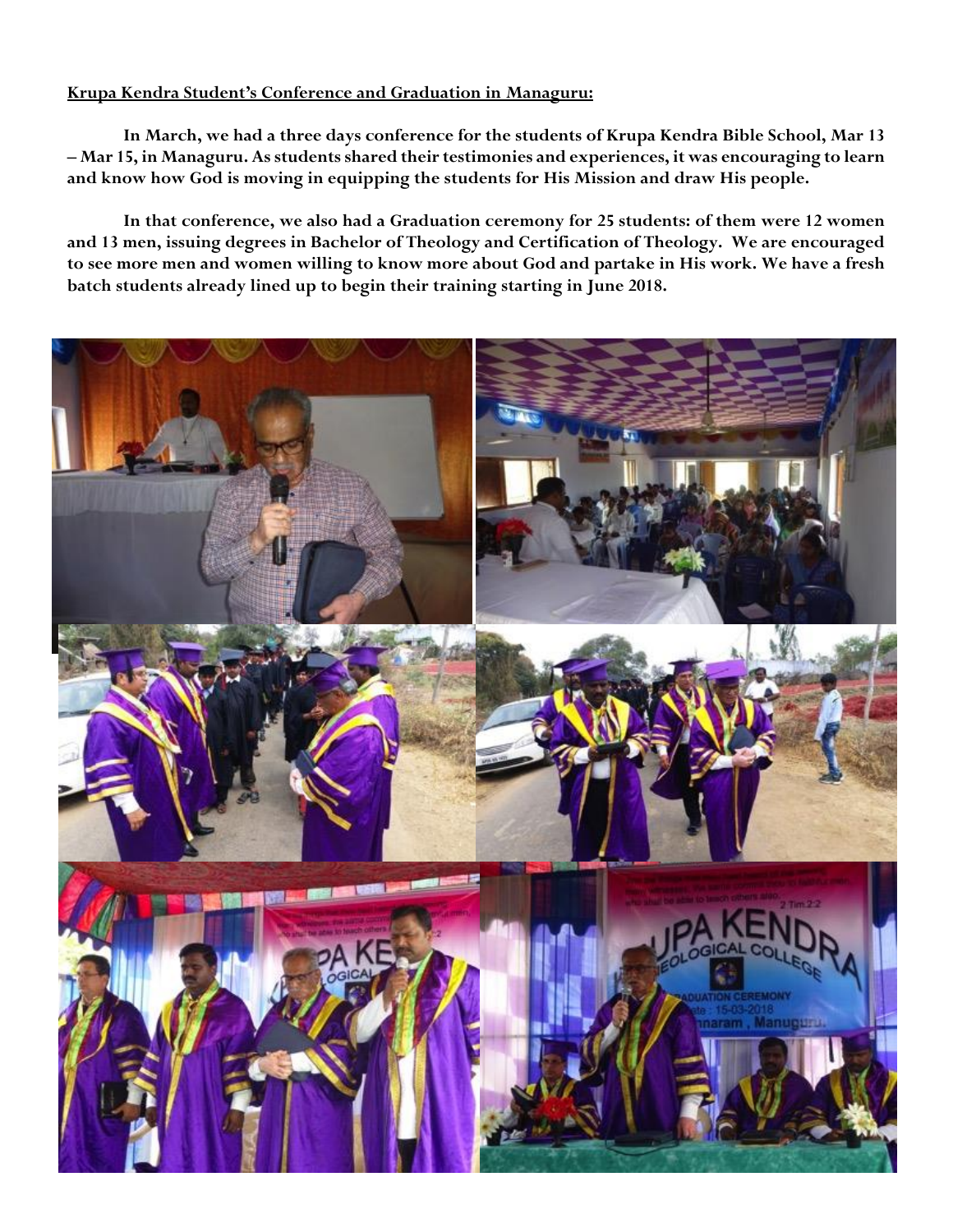